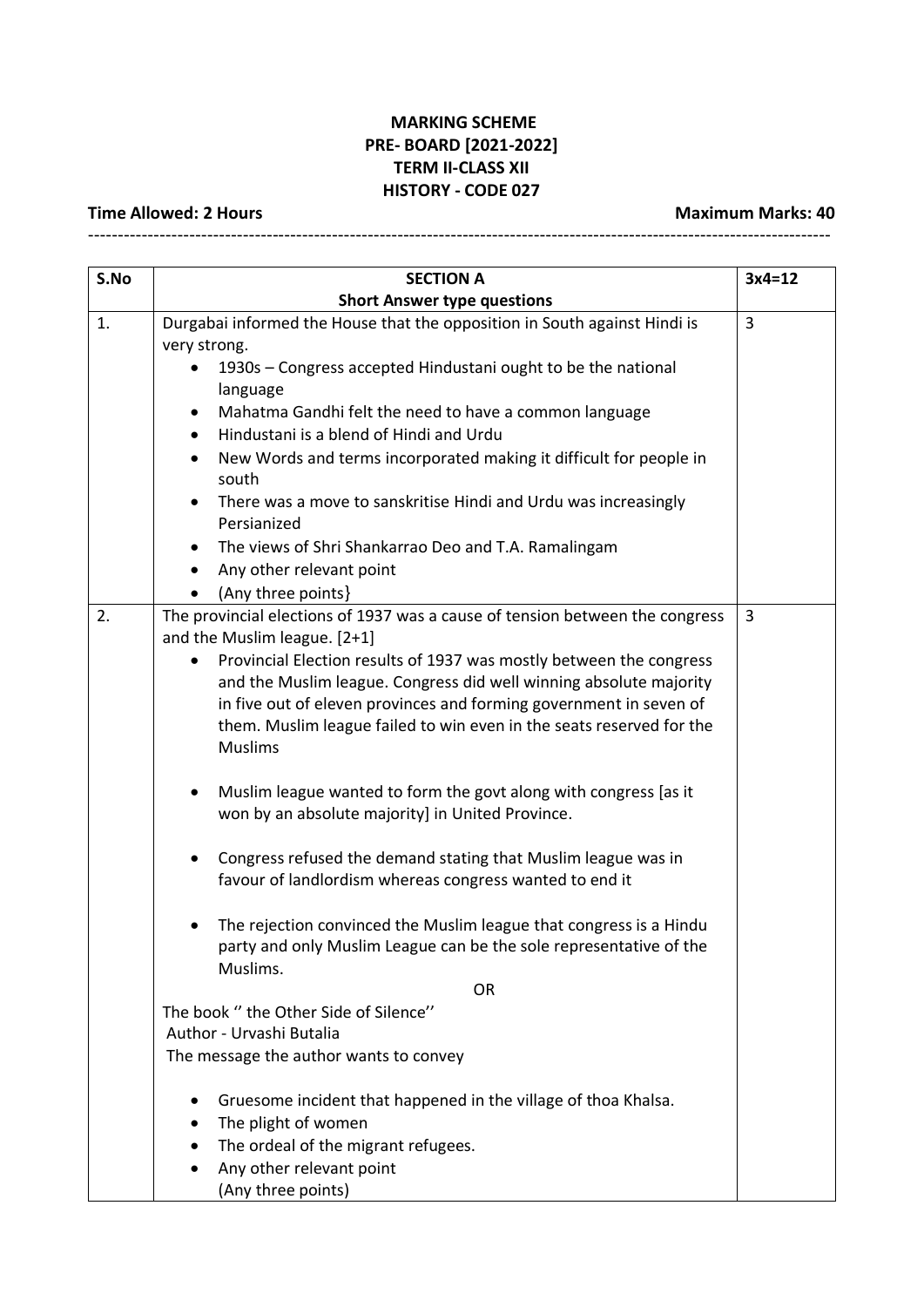| $\overline{3}$ |                                                                 | The main features of the Permanent settlement that came into operation in                                               | 3          |
|----------------|-----------------------------------------------------------------|-------------------------------------------------------------------------------------------------------------------------|------------|
|                | 1793.                                                           | Revenue was collected by East India Company through a middle man                                                        |            |
|                | $\bullet$                                                       | Zamindar                                                                                                                |            |
|                |                                                                 | Introduced by Lord Cornwallis                                                                                           |            |
|                | $\bullet$                                                       | Fixed for a period                                                                                                      |            |
|                |                                                                 | The estates of those who failed to pay were to be auctioned to                                                          |            |
|                |                                                                 | recover the revenue                                                                                                     |            |
|                |                                                                 | Any other relevant point                                                                                                |            |
|                |                                                                 | (Any three points)                                                                                                      | 3          |
| 4              | The Santhals were given land that was demarcated as Dami-i-koh. |                                                                                                                         |            |
|                |                                                                 | Santhals benefit from it                                                                                                |            |
|                |                                                                 | They could live within it and practise plough agriculture and become                                                    |            |
|                |                                                                 | settled peasants                                                                                                        |            |
|                |                                                                 | At least one tenth of land was to be cleared and cultivation within the                                                 |            |
|                |                                                                 | first ten years                                                                                                         |            |
|                |                                                                 | Santhal settlement and population increased rapid expanded rapidly                                                      |            |
|                |                                                                 | Any other relevant point                                                                                                |            |
|                |                                                                 | <b>SECTION B</b>                                                                                                        | $6X3 = 18$ |
|                |                                                                 | <b>LONG ANSWER TYPE QUESTIONS</b>                                                                                       |            |
| 5              |                                                                 | The officer crops of the Mughals were described as a" bouquet of flowers"                                               | 6          |
|                |                                                                 | held together by loyalty to the emperor. The role of the Imperial officials                                             |            |
|                | ٠                                                               | Imperial service had Turani, Iranian, Rajputs and Indian Muslim nobles                                                  |            |
|                |                                                                 | Mansabdari system-organised and structured way of functioning.                                                          |            |
|                |                                                                 | The role of the nobles and military commanders in campaigns                                                             |            |
|                |                                                                 | Role of Mir bakshi, diwani-I ala, sadr - us sudur and other officials.                                                  |            |
|                |                                                                 | Provincial administration                                                                                               |            |
|                |                                                                 | 0 <sub>R</sub>                                                                                                          |            |
|                |                                                                 | Chronicles commissioned by the Mughal emperors are an important source of                                               |            |
|                |                                                                 | studying about their empire.                                                                                            |            |
|                |                                                                 | Written by the courtiers.                                                                                               |            |
|                |                                                                 | Akbarnama is one of the detailed chronicles                                                                             |            |
|                |                                                                 | Mughal chronicles were written in Persian<br>Babur wrote poetry in Turkish and translated in Persian.                   |            |
|                |                                                                 | Akbar consciously set out to make Persian the leading language of the                                                   |            |
|                |                                                                 | court.                                                                                                                  |            |
|                |                                                                 | <b>Translation work</b>                                                                                                 |            |
|                |                                                                 | Any other relevant points                                                                                               |            |
|                |                                                                 | To be evaluated as a whole.                                                                                             |            |
| 6              |                                                                 | An important record of the mutiny is the pictorial images produced by the                                               | 6          |
|                | British.                                                        |                                                                                                                         |            |
|                |                                                                 | Artist expressed and shaped the sentiments of trauma and suffering                                                      |            |
|                |                                                                 | which were published in the newspapers of Britain.                                                                      |            |
|                |                                                                 | 'Relief of Lucknow" painted by Thomas Jones Parker in 1859                                                              |            |
|                |                                                                 | It celebrates the moment of Campbell's entry.<br>The hero's stand on a ground that is well lit, the dead and injured in |            |
|                |                                                                 | the foreground are testimony to the suffering during the siege                                                          |            |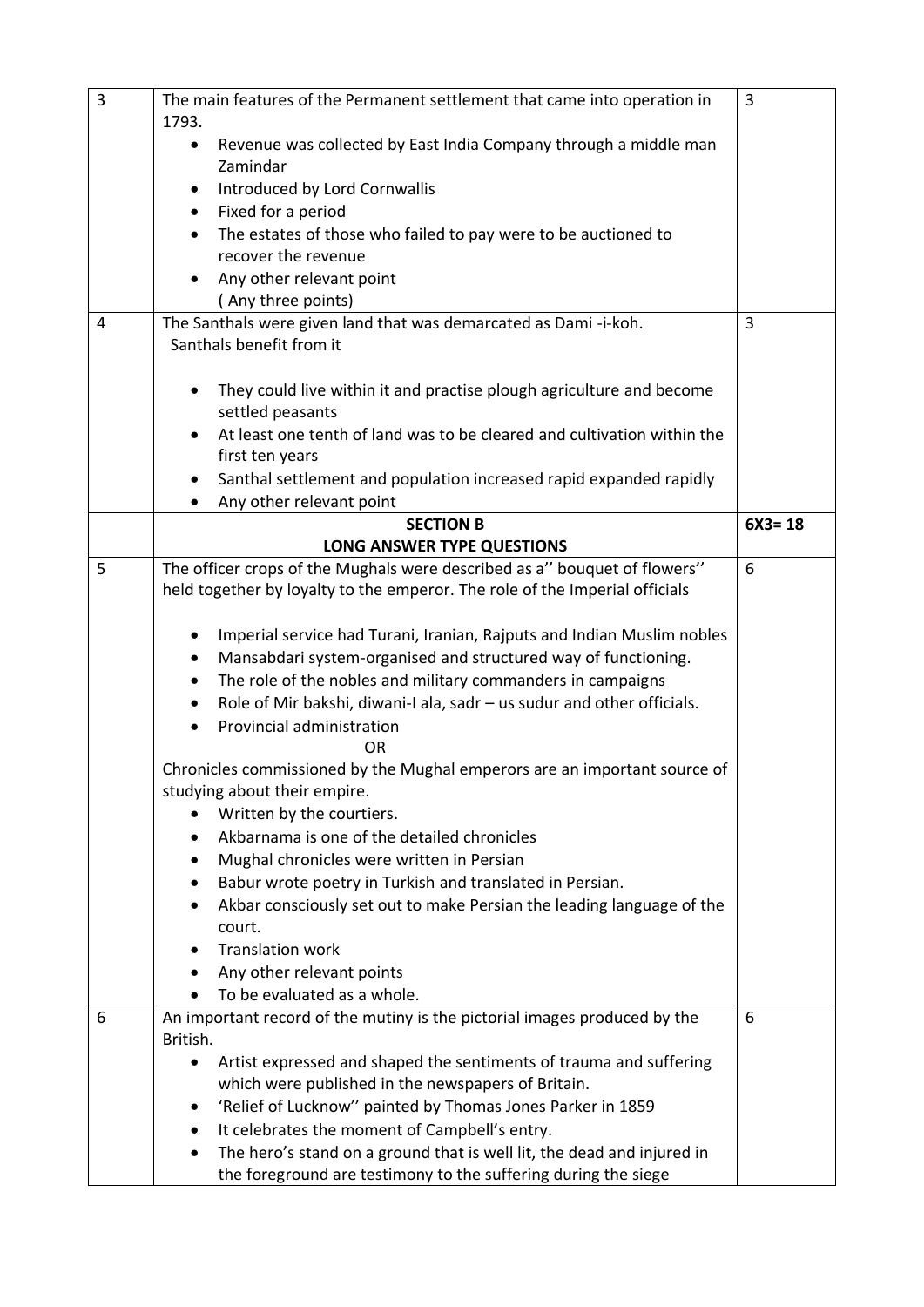| 8 | Read the source given below and answer the questions given below                    |             |
|---|-------------------------------------------------------------------------------------|-------------|
|   | <b>CASE BASED QUESTION</b>                                                          |             |
|   | <b>SECTION C</b>                                                                    | $4 + 4 = 8$ |
|   | defenceless - Gandhiji calls of the movement                                        |             |
|   | No provocation can justify any act of violence that brutally murdered               |             |
|   | Several police constables perished in the conflagration                             |             |
|   | station at Chauri Chaura                                                            |             |
|   | In Feb 1922 a group of peasants attacked and torched the police<br>$\bullet$        |             |
|   | Mahatma Gandhi called off the movement because                                      |             |
|   |                                                                                     |             |
|   | tribals                                                                             |             |
|   | Role of students, government employee's women, workers and                          |             |
|   | congress and Gandhi to start a nation -wide movement                                |             |
|   | Impact of Rowlatt Act and the Jallianwala Bagh incident that made<br>$\bullet$      |             |
|   | participate                                                                         |             |
|   | The movement was to provide wider platform for people to<br>$\bullet$               |             |
|   |                                                                                     |             |
|   | OR<br>The programme and the outcome of Non Cooperation Movement.                    |             |
|   | • Newspapers published in English and vernacular languages                          |             |
|   | • government records and letters and reports written by the policemen.              |             |
|   | • autobiographies and journals published                                            |             |
|   | • private scripts – personal letters and talks with other leaders                   |             |
|   | • Public voice – speeches and public statements                                     |             |
|   | Gandhiji                                                                            |             |
| 7 | The different kinds of sources used to reconstruct the political career of          | 6           |
|   | AWADH - Nawab Wajid Ali Shah was dethroned and exiled to Calcutta                   |             |
|   | in warfare only with the permission of the British.                                 |             |
|   | d) The ally could enter into agreements with other rulers or engage                 |             |
|   | contingent                                                                          |             |
|   | c) The ally would have to provide the resources for maintaining this                |             |
|   | stationed                                                                           |             |
|   | b) In the territory of the ally, a British armed contingent would be                |             |
|   | external and internal threats to their power                                        |             |
|   | a) The British would be responsible for protecting their ally from                  |             |
|   | accept certain terms and conditions:                                                |             |
|   | ٠<br>All those who enter into such an alliance with the British had to              |             |
|   | Devised by lord Wellesley in 1798                                                   |             |
|   | ΟR<br>The features of Subsidiary Alliance with special reference to Awadh           |             |
|   | British Lions Vengeance on Bengal Tiger, Justice, published in Punch                |             |
|   | Vengeance and retribution - The caption given at the bottom of The<br>$\bullet$     |             |
|   | wheeler]                                                                            |             |
|   | heroic depiction of the British women defending themselves [ miss                   |             |
|   | Sketches published in the British newspaper are examples of the<br>$\bullet$        |             |
|   | fury                                                                                |             |
|   | It stirs up the speculators imagination and seeks to provoke anger and<br>$\bullet$ |             |
|   | only suggests it                                                                    |             |
|   | In Memorial painted by Joseph Noel Paton does not show violence<br>$\bullet$        |             |